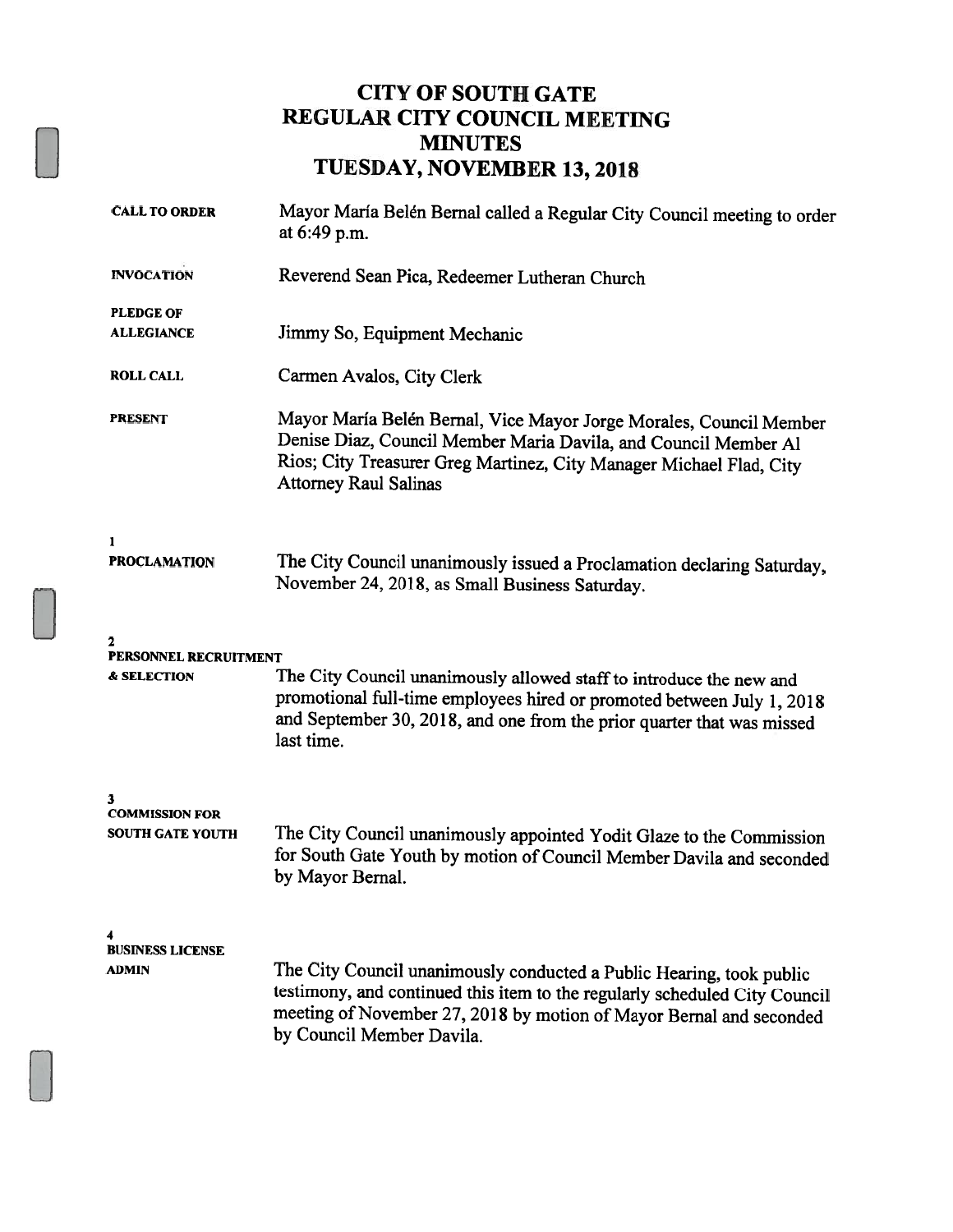| 4                                              |                                                                                                                                                                                                                                                                                                                                          |  |  |  |  |
|------------------------------------------------|------------------------------------------------------------------------------------------------------------------------------------------------------------------------------------------------------------------------------------------------------------------------------------------------------------------------------------------|--|--|--|--|
| <b>BUSINESS LICENSE</b><br><b>ADMIN CONT'D</b> | Joe Perez, Director of Community Development gave a brief presentation<br>on this item.                                                                                                                                                                                                                                                  |  |  |  |  |
|                                                | Joe Bernal, 8915 Annetta Avenue stated that just a few days after the City<br>Council Meeting there was a disturbance in the parking lot of the Hound<br>Bar. They have also brought in food trucks on the residential streets. The<br>owner has moved the food truck to the parking lot.                                                |  |  |  |  |
|                                                | Daisy Rubio, 8916 Annetta Avenue spoke on the noise and altercations<br>that are happening at the bar. She asked for clarification on what will be<br>discussed at the November 27 <sup>th</sup> meeting.                                                                                                                                |  |  |  |  |
|                                                | Mayor Bernal asked Mr. Perez to explain the process for the next meeting.                                                                                                                                                                                                                                                                |  |  |  |  |
|                                                | Mr. Perez stated that the issue that is being reviewed is specifically the<br>Dance Hall Permit that was issued by the City Council with the provision<br>that after six-months the permit would be reviewed.                                                                                                                            |  |  |  |  |
| <b>COMMENTS FROM</b><br>THE AUDIENCE           | Tom Hall, 10505 St. James Avenue stated the City should be commended<br>for hiring great employees. He stated being robbed in Downey several<br>weeks ago and realized he didn't have a driver's license. He called the<br>South Gate Police Department and spoke to a dispatcher. The dispatcher<br>was very helpful and knowledgeable. |  |  |  |  |
|                                                | Mr. Hall stated people are speeding on St. James Avenue and is asking for<br>something to be done.                                                                                                                                                                                                                                       |  |  |  |  |
|                                                | Patricia Duenas, Deeble Street stated that her street is being destroyed by<br>utility workers and is wondering when the street will get the permanent<br>concrete.                                                                                                                                                                      |  |  |  |  |
|                                                | Martha Vargas, San Gabriel Avenue is concerned that San Gabriel is a<br>one-way street and would like to start a petition to remove the one-way<br>street.                                                                                                                                                                               |  |  |  |  |
|                                                | Denise Campos, Public Affairs Manager for SoCal Gas for the City of<br>South Gate provided an update on emission goals.                                                                                                                                                                                                                  |  |  |  |  |
|                                                | Mayor Bernal asked Ms. Campos to email the information.                                                                                                                                                                                                                                                                                  |  |  |  |  |
|                                                | Nick Godoy, 8611 San Gabriel Avenue stated that three meetings ago he<br>requested a meeting with City Manager, Police Chief, Sgt. Brown and the<br>Mayor. He is asking the Mayor to direct City Manager to schedule a<br>meeting.                                                                                                       |  |  |  |  |
|                                                |                                                                                                                                                                                                                                                                                                                                          |  |  |  |  |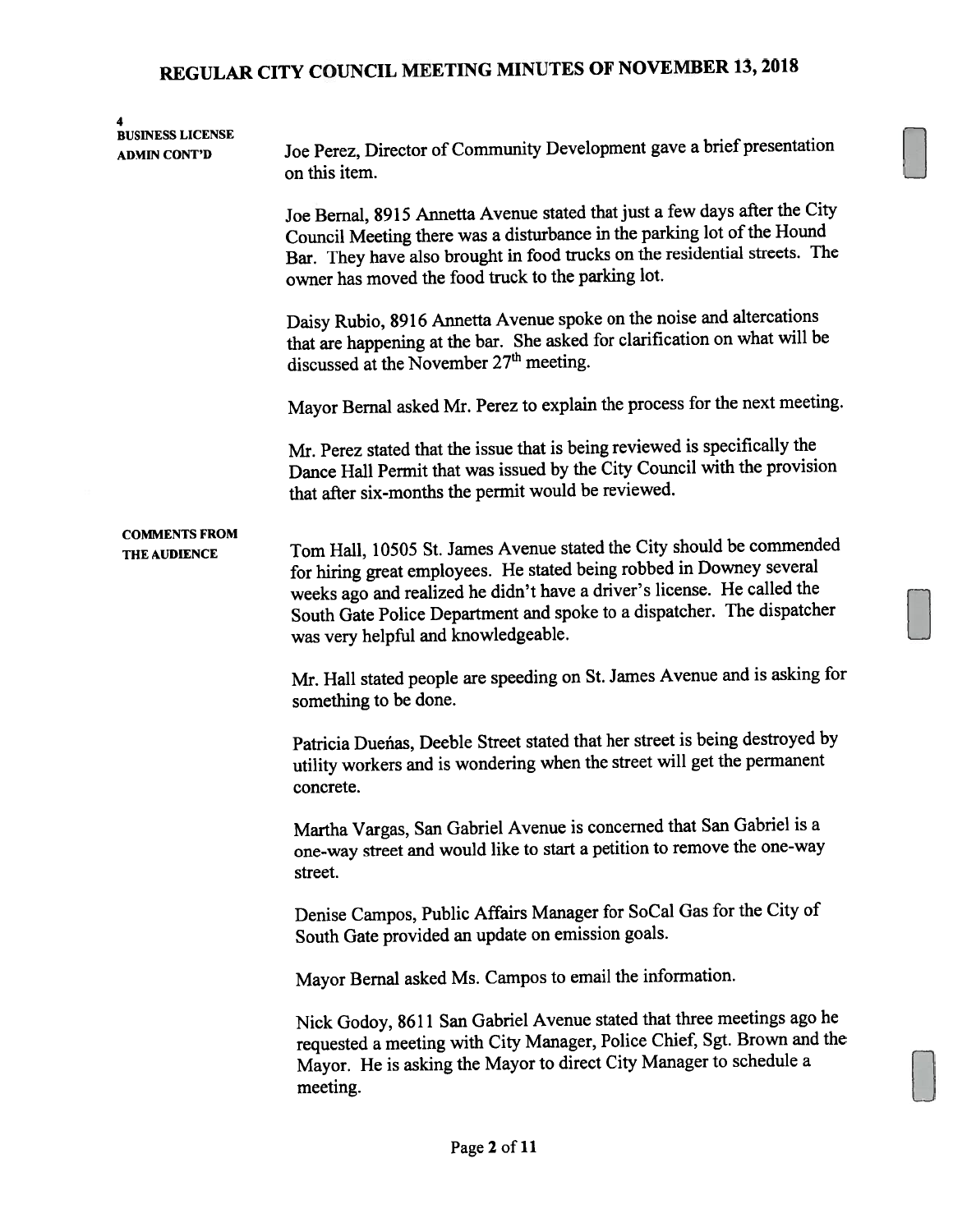# COMMENTS FROM

THE AUDIENCE Mr. Godoy stated that many proclamations were issued today, but none for Veteran's Day.

Tony Reco thanked Council for everything they do.

City Clerk Avalos informed Council that <sup>a</sup> letter was submitted from Consuelo Godoy requesting it be read into the record as she was not able to be present tonight.

Honoring Veterans on a 100<sup>th</sup> Anniversary Celebration 11—11—11

On the  $11<sup>th</sup>$  hour of the  $11<sup>th</sup>$  day of the  $11<sup>th</sup>$  month of 1918, a World War I ceasefire was declared between the Allies and Germany. Initially called Armistice Day, it is known today as Veterans Day and pays tribute to all American veterans, both living and deceased.

This Sunday — exactly <sup>100</sup> years following the ceasefire of what was to be "the war to end all wars" — presents <sup>a</sup> meaningful opportunity for each of us to remember and reflect. Many men and women have served and sacrificed. Thousands of you have loved ones — both family and friends who are in the military or tragically, lost their lives in the name of protecting our precious freedom. And then we must also remember those who returned as wounded warriors.

Every Veterans Day brings inspirational parades and moving ceremonies. Yet it also offers time to pause and appreciate the depth and scope of what it means to step forward in uniform and answer the call without hesitation. It offers <sup>a</sup> heartfelt time to humbly say thank you.

This weekend, on this very special anniversary, let's remember to thank the countless brave men and women of our armed forces.

Consuelo A. Godoy

Mayor Bernal thanked City Clerk Avalos for reading the letter into the record.

| <b>REPORTS AND COMMENTS</b><br><b>FROM CITY OFFICIALS</b> | Jackie Acosta, Director of Administrative Services had nothing to report.                   |
|-----------------------------------------------------------|---------------------------------------------------------------------------------------------|
|                                                           | Arturo Cervantes, Assistant City Manager/Director of Public Works had<br>nothing to report. |
|                                                           | Joe Perez, Director of Community Development had nothing to report.                         |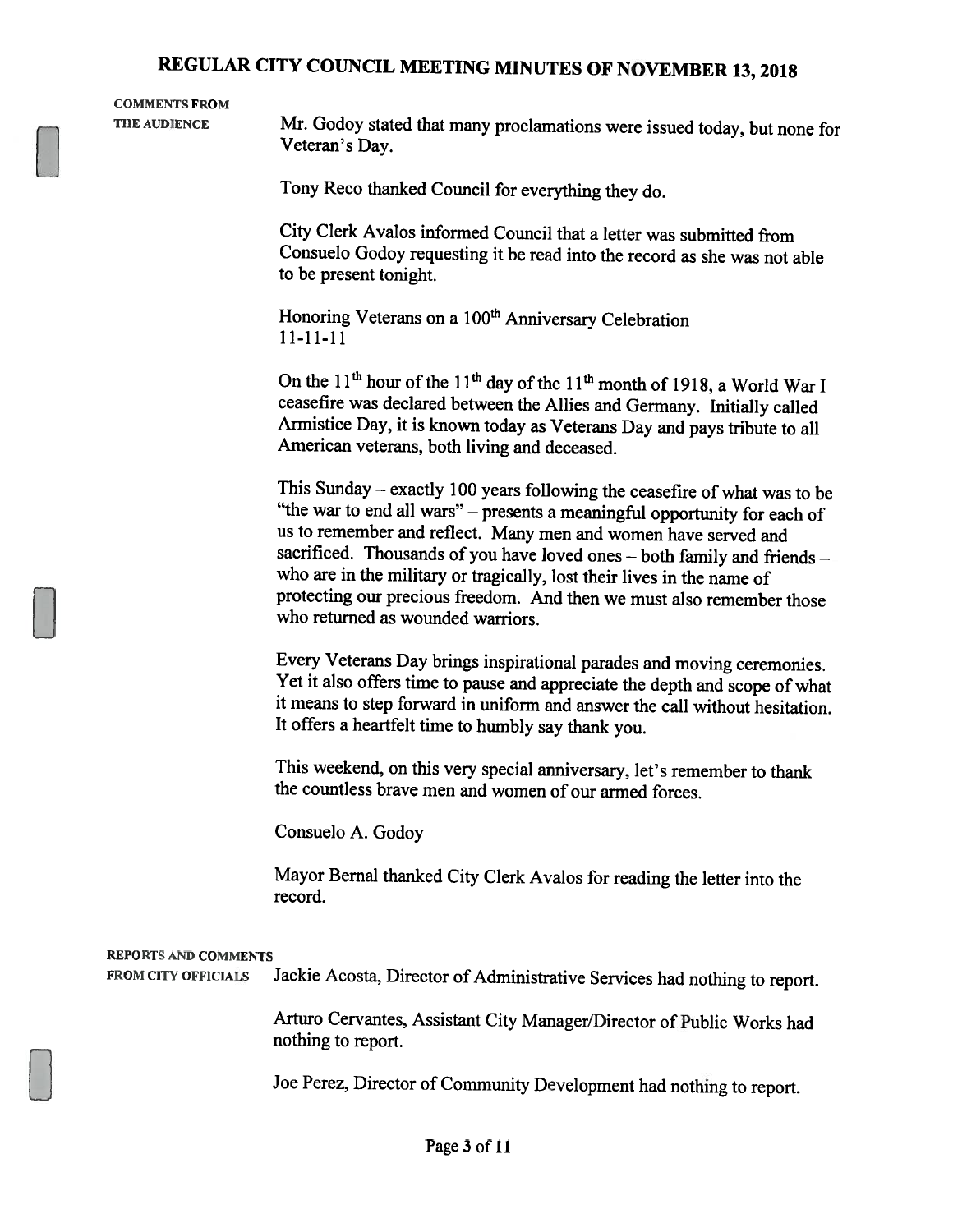#### REPORTS AND COMMENTS

FROM CITY OFFICIALS Paul Adams, Director of Parks & Recreation highlighted upcoming community events.

Randy Davis, Chief of Police had nothing to report.

Mike Flad, City Manager had nothing to report.

Gregory Martinez, City Treasurer had the <sup>p</sup>leasure working with the water crew as they were replacing the water meters.

Raul F. Salinas, City Attorney stated that two grea<sup>t</sup> community leaders passe<sup>d</sup> away within the last week. The first one was Leo Estrada. Mr. Estrada was an urban <sup>p</sup>lanning professor and during the 1980's and 1990's he looked at statistics of our voting path and made sure that our first district was carved out which led to <sup>a</sup> legal fight which than led to <sup>a</sup> first Latina on the County Board of Supervisors, Gloria Molina being appointed.

The second person Antonio Gonzalez was also in the same field. Mr. Gonzalez was the leader of the Southwest Voter Registration Project.

Mayor Bernal thanked City Attorney Salinas for his comments and for their lives to opening the door for many Latinos to follow.

Carmen Avalos, City Clerk spoke about the November 6<sup>th</sup> election and the different ballots.

Mayor Bemal introduced Daniel Romo who is participating in the Mayor's Mentors Initiative.

Council Member Diaz urges everyone to check-in on your elderly neighbors. She had the opportunity last year, thanks to Mr. Adams and Human Services Association visited and delivered warm meals for two days to the elderly residents. She is asking Council to join on the project.

Council Member Diaz was asked to become <sup>a</sup> board member for the Southeast Community Development Corporation, Andy Carrasco from the gas company recruited her. This corporation tackles the digital divide that exist in the Southeast.

Council Member Diaz was par<sup>t</sup> of River LA Stories. She thanked the Police Department for the Family Day at the Park event and Community Development & Staff for the branding of South Gate.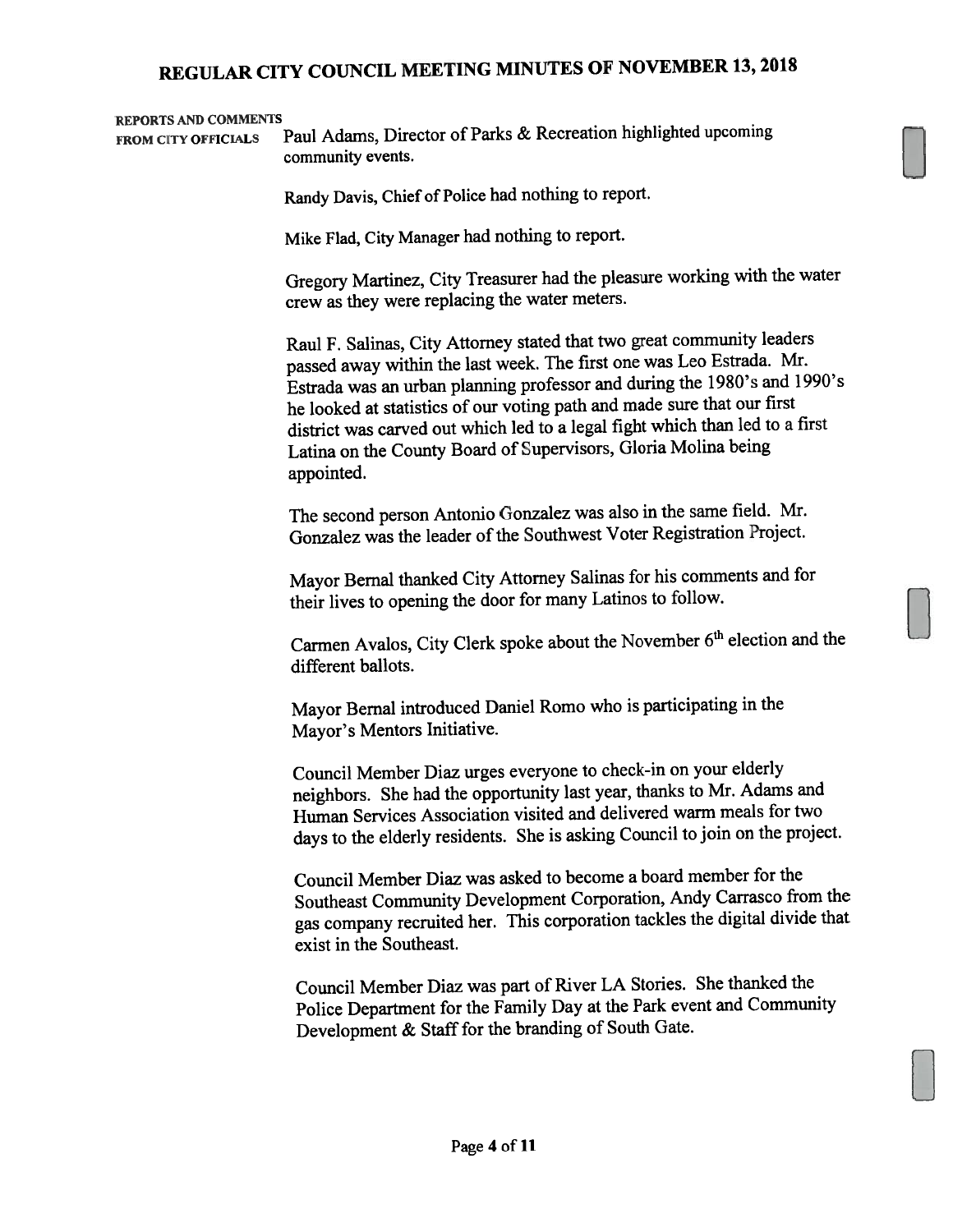#### REPORTS AND COMMENTS

FROM CITY OFFICIALS Council Member Diaz was selected to participate in WELL (Water Education for Latino Leaders) as part of the water policy academy and starts in January.

> Council Member Diaz was asked to be part of focus group with the California Endowment USC and California League. There was six councilmembers and spoke about issues and challenges that our communities face.

Council Member Diaz attended the Halloween contest for the second year and had <sup>a</sup> great time. She loves the work ethic, team building and encourages everyone to continue.

Council Member Rios attended the N.A.V.A.'s Pow Wow (Native American Veteran's Association), the poo<sup>l</sup> dedication for Patricia Mitchell at the South Gate Park on Saturday, November 10<sup>th</sup>.

Council Member Rios attended an event at Legacy High School where three fields were dedicated and we will be able to use those fields when not in use by the school. The LA County had an event on work force development at the Girl's Clubhouse.

Council Member Rios stated that the National League of Cities had their event in LA. Unfortunately, he couldn't attend. He was able to attend <sup>a</sup> breakfast held by First <sup>5</sup> Los Angeles. This organization deals with pre school kids.

Council Member Rios is <sup>a</sup> board member on the Metro Service Council for Gateway Cities and Metro is looking at re-routing its bus routes and rails.

Council Member Rios is <sup>a</sup> board member on the SELA Collaborative in the southeast which consist of eight cities and two unincorporated areas.

Council Member Davila attended the Patricia Mitchell poo<sup>i</sup> dedication, Legacy High School fields' dedication and the Family Day at the Park event. She thanked City Staff for their hard work during the branding of South Gate. She had <sup>a</sup> great time during the Halloween event.

Council Member Davila attended the N.A.VA.'s Pow Wow and thanked the veterans for our freedom.

Council Member Davila would like to receive information on ELAC's groundbreaking project and permit Council to have input regarding parking.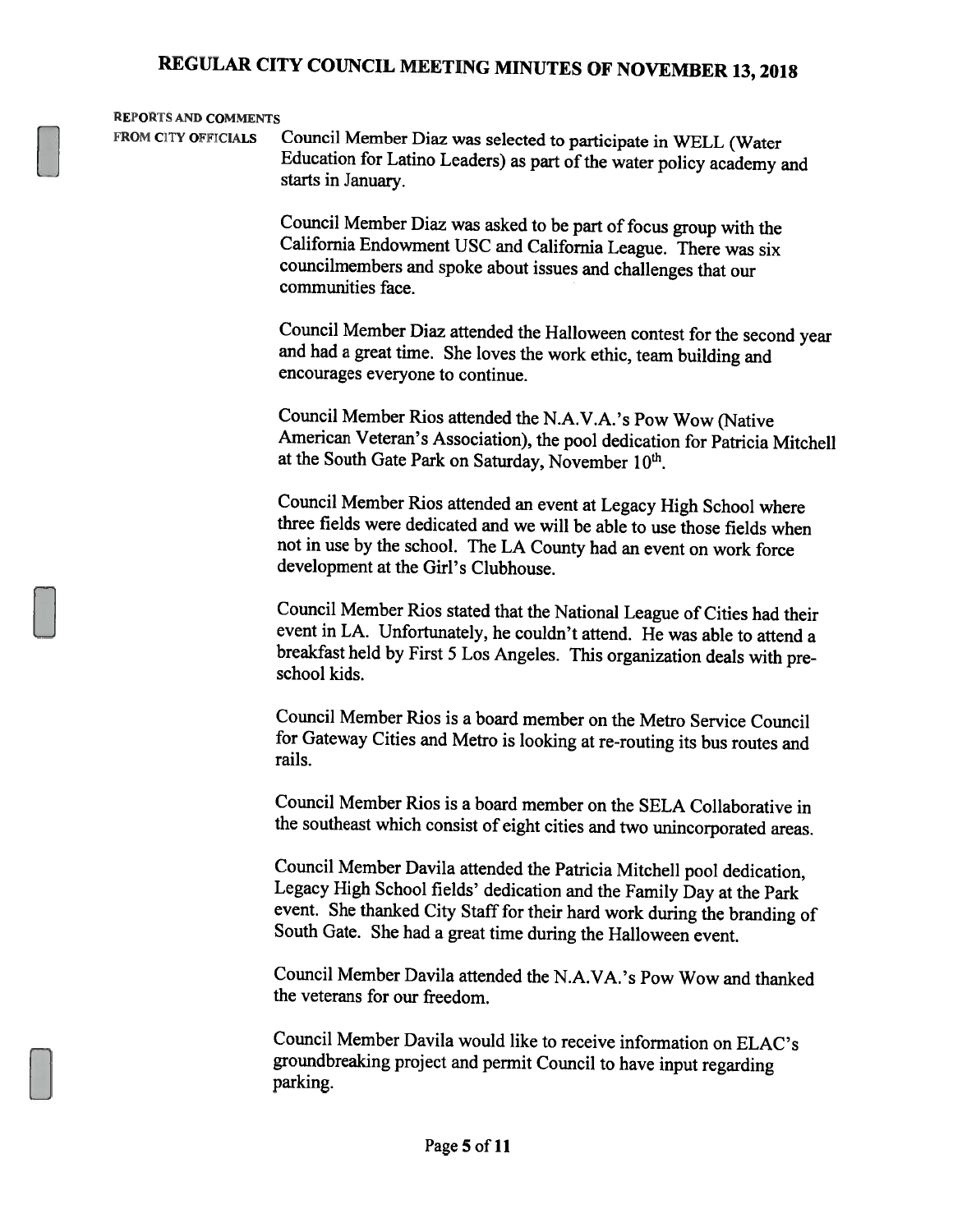#### REPORTS AND COMMENTS

FROM CITY OFFICIALS Vice Mayor Morales was out of the country for 10 days, so missed a lot of grea<sup>t</sup> events. He was at his last class in Sacramento for USC this weekend. Once he turns in his twenty page paper, he'll be <sup>a</sup> graduate from USC. Vice Mayor Morales invited his colleagues and staff to attend the next California Contract Cities board meeting on Wednesday, November 28<sup>th</sup> at Universal Studios. There will be <sup>a</sup> VIP tour from <sup>5</sup> to <sup>6</sup> p.m. followed by the reception at 6:00 p.m. His son turns 4-years old next week. Mayor Bernal wished <sup>a</sup> happy birthday to Vice Mayor Morales' son. She also congratulated Vice Mayor Morales on his degree. Mayor Bernal stated that during the Family Day at the Park discussion was had regarding South Gate branding. She also attended the N.A.V.A. event, but left early due to her uncle passing. Mayor Bernal stated receiving emails from residents during the last election which caused confusion for new voters. Mayor Bemal attended the County Sanitation Board meeting which they received an update on negotiations which is not ye<sup>t</sup> resolved and the Independent Cities Association Board meeting and are <sup>p</sup>lanning their public safety seminar that will take <sup>p</sup>lace in January. Mayor Bernal thanked City Staff for being responsive to her and the community. CONSENT CALENDAR Agenda Items 6, 7, 10, 11, 12, and <sup>14</sup> were unanimously approve<sup>d</sup> by motion of Council Member Davila and seconded by Vice Mayor Morales. Items 5, 8, 9, and <sup>13</sup> were pulled for discussion. 5 ELECTION ADMIN The City Council waived further reading in full and unanimously adopted Ordinance No. 2354 entitled – Ordinance of the City Council of the City of South Gate, California, changing its current genera<sup>l</sup> municipal election cycle from March <sup>2019</sup> to March <sup>2020</sup> and thereafter in even years to comply with Senate Bill 415, the California Voter Participation Rights Act, and to consolidate future genera<sup>l</sup> municipal elections with the statewide election cycle by motion of Mayor Bernal and seconded by Council Member Davila.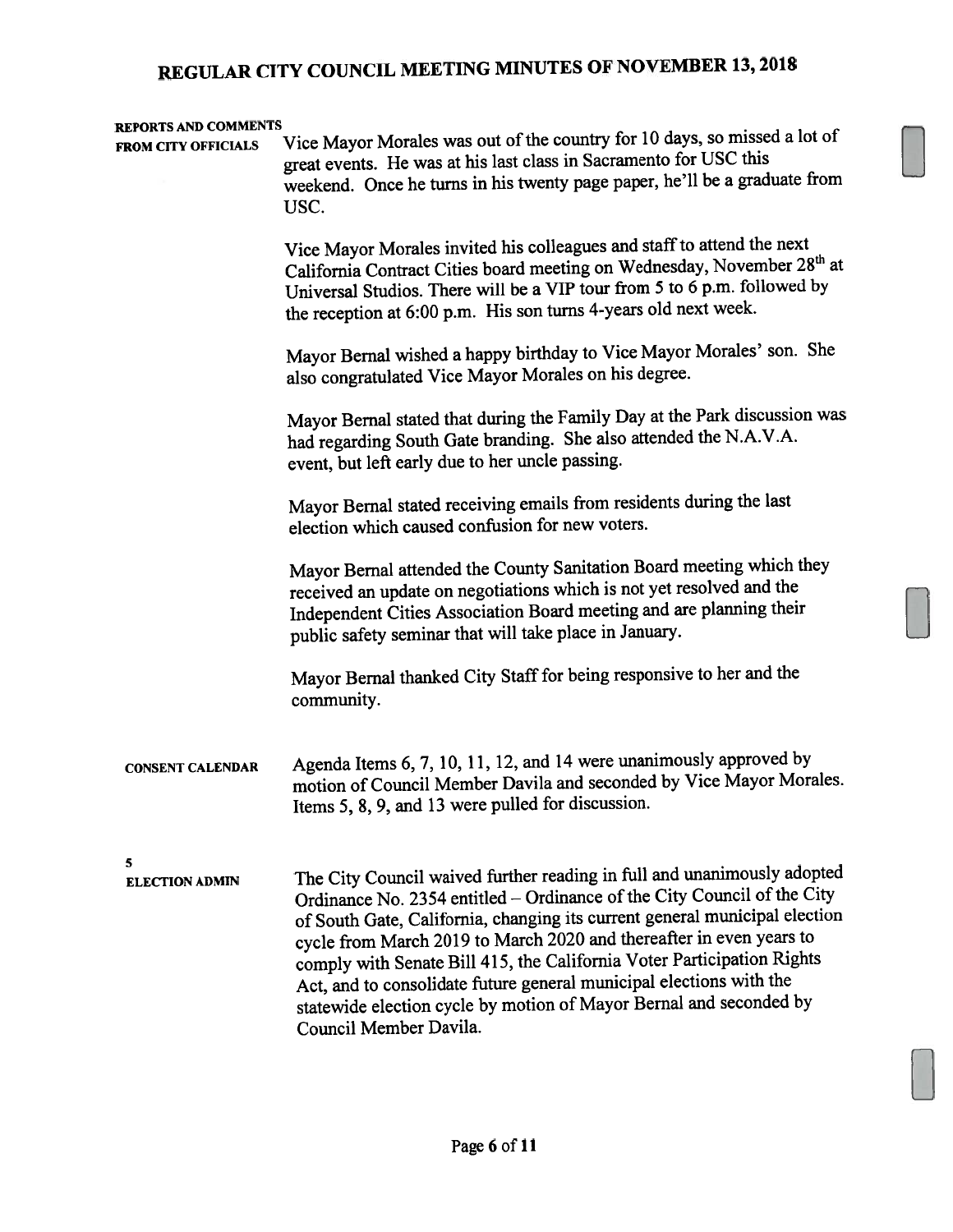| 6                                       |                                                                                                                                                                                                                                                                                                                                                                                                                                                                                                                            |  |  |  |
|-----------------------------------------|----------------------------------------------------------------------------------------------------------------------------------------------------------------------------------------------------------------------------------------------------------------------------------------------------------------------------------------------------------------------------------------------------------------------------------------------------------------------------------------------------------------------------|--|--|--|
|                                         | MUNICIPAL CODE ADMIN The City Council unanimously adopted Resolution No. 7833 entitled -<br>Resolution of the City Council of the City of South Gate, California,<br>temporarily suspending the enforcement of issuing administrative citations<br>to allow for limited alcohol beverage consumption during the Commission<br>for South Gate Youth Pageant of the Trees fundraiser event at the South<br>Gate Municipal Auditorium on Saturday, December 1, 2018, from 5:00<br>p.m. to 10:00 p.m. during consent calendar. |  |  |  |
| 7                                       |                                                                                                                                                                                                                                                                                                                                                                                                                                                                                                                            |  |  |  |
| PERSONNEL ADMIN                         | The City Council unanimously approved A and B during consent calendar.                                                                                                                                                                                                                                                                                                                                                                                                                                                     |  |  |  |
|                                         | a.<br>Eliminating one Community Service Officer position in the Police<br>Department and add one Business License Inspector position in the<br>Administrative Services Department; and                                                                                                                                                                                                                                                                                                                                     |  |  |  |
|                                         | b.<br>Adopting Resolution No. 7834 entitled - Resolution of the City<br>Council of the City of South Gate, California, amending<br>Resolution No. 6454 (Salary Resolution and Position Classification<br>Plan) to create the hourly position of Business License Inspector in<br>the Administrative Services Department, to approve the<br>corresponding job specification, and to update the appropriate<br>salary pay table.                                                                                             |  |  |  |
| 8                                       |                                                                                                                                                                                                                                                                                                                                                                                                                                                                                                                            |  |  |  |
| <b>COMMUNITY DEV/</b><br><b>HOUSING</b> | The City Council unanimously adopted Resolution No. 7835 entitled -<br>Resolution of the City Council of the City of South Gate, California,<br>declaring a shelter crisis exists in the City of South Gate pursuant to SB<br>850 (Chapter 48, Statutes of 2018 and Government Code § 8698.2), and<br>authorizing participation in the Homeless Emergency Aid Program<br>through June 30, 2021 by motion of Council Member Davila and seconded<br>by Vice Mayor Morales.                                                   |  |  |  |
| 9                                       |                                                                                                                                                                                                                                                                                                                                                                                                                                                                                                                            |  |  |  |
| PUBLIC TRANSPORTATION                   |                                                                                                                                                                                                                                                                                                                                                                                                                                                                                                                            |  |  |  |
| <b>SYSTEMS MGMT</b>                     | The City Council unanimously approved A, B and C by motion of Mayor<br>Bernal and seconded by Council Member Davila.                                                                                                                                                                                                                                                                                                                                                                                                       |  |  |  |
|                                         | Approving an Agreement (Contract No. 3483) with Kosmont<br>a.<br>Companies to provide predevelopment advisory services for the<br>Gateway District, the area located in the vicinity of the future West<br>Santa Ana Branch light rail station at Firestone Boulevard and<br>Atlantic Avenue, in the amount not to exceed \$57,500; and                                                                                                                                                                                    |  |  |  |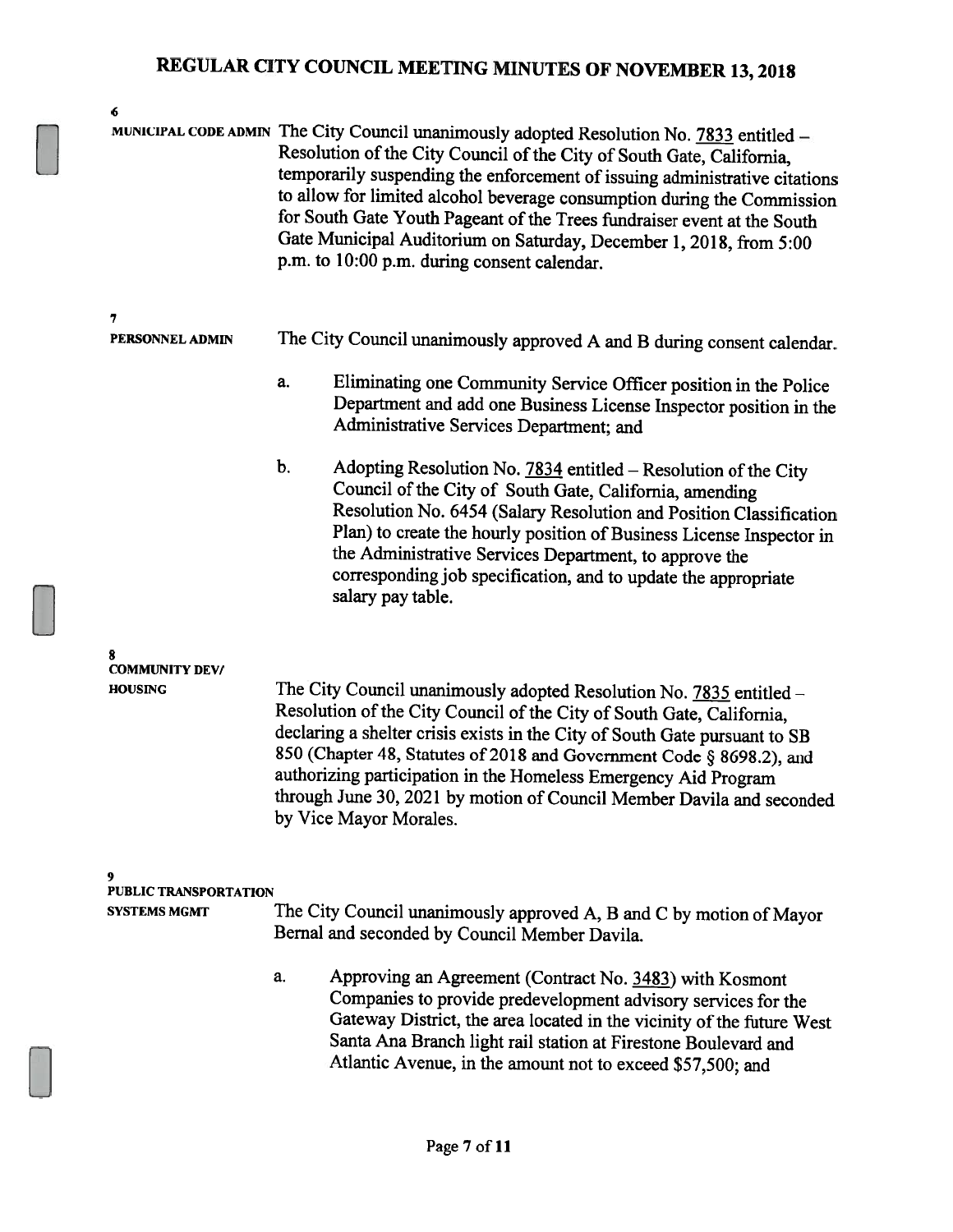| 9<br>PUBLIC TRANSPORTATION   |           |                                                                                                                                                                                                                                                             |  |  |  |
|------------------------------|-----------|-------------------------------------------------------------------------------------------------------------------------------------------------------------------------------------------------------------------------------------------------------------|--|--|--|
| SYSTEMS MGMT CONT'D b.       |           | Appropriating \$17,500 from the unassigned General Fund balance<br>to account number 100-603-41-6101 (Professional Services) to<br>fund the unbudgeted amount for this Agreement; and                                                                       |  |  |  |
|                              | c.        | Authorizing the Mayor to execute the Agreement in a form<br>acceptable to the City Attorney.                                                                                                                                                                |  |  |  |
| 10<br><b>DATA PROCESSING</b> |           |                                                                                                                                                                                                                                                             |  |  |  |
| <b>SERVICES</b>              |           | The City Council unanimously approved A and B during consent calendar.                                                                                                                                                                                      |  |  |  |
|                              | a.        | Approving Amendment No. 1 to Contract No. 3035 with Icon<br>Enterprises, Inc., D/B/A CivicPlus, extending consulting services<br>for the City's website through August 26, 2019, in an amount not-<br>to-exceed \$18,420; and                               |  |  |  |
|                              | b.        | Authorizing the Mayor to execute Amendment No. 1 in a form<br>acceptable to the City Attorney.                                                                                                                                                              |  |  |  |
| 11<br><b>WATER</b>           |           | The City Council unanimously approved A, B, C, D, and E during consent                                                                                                                                                                                      |  |  |  |
|                              | calendar. |                                                                                                                                                                                                                                                             |  |  |  |
|                              | a.        | Approving an Agreement (Contract No. 3484) with General Pump<br>Company, Inc., for the Rehabilitation of Well No. 18, City Project<br>No. 592-WTR (Project), in an amount not-to-exceed \$288,225;                                                          |  |  |  |
|                              | b.        | Approving carrying over \$300,000 in Water Funds from the Fiscal<br>Year 2017/18 Budget to Fiscal Year 2018/19 Budget, Account No.<br>411-731-71-9567 (Water Fund - Operations - Rehab of Well No.<br>18) as necessary to fund construction of the Project; |  |  |  |
|                              | c.        | Appropriating \$70,000 from the unassigned Water Fund balance to<br>Account No. 411-731-71-9567 (Water Fund - Operations - Rehab<br>of Well No. 18) to fully fund this Project;                                                                             |  |  |  |
|                              | d.        | Authorizing the Mayor to execute the Agreement in a form<br>acceptable to the City Attorney; and                                                                                                                                                            |  |  |  |
|                              | e.        | Approving the Notice of Exemption for this Project, and direct the<br>City Clerk to file it with the Los Angeles County Recorder's<br>Office.                                                                                                               |  |  |  |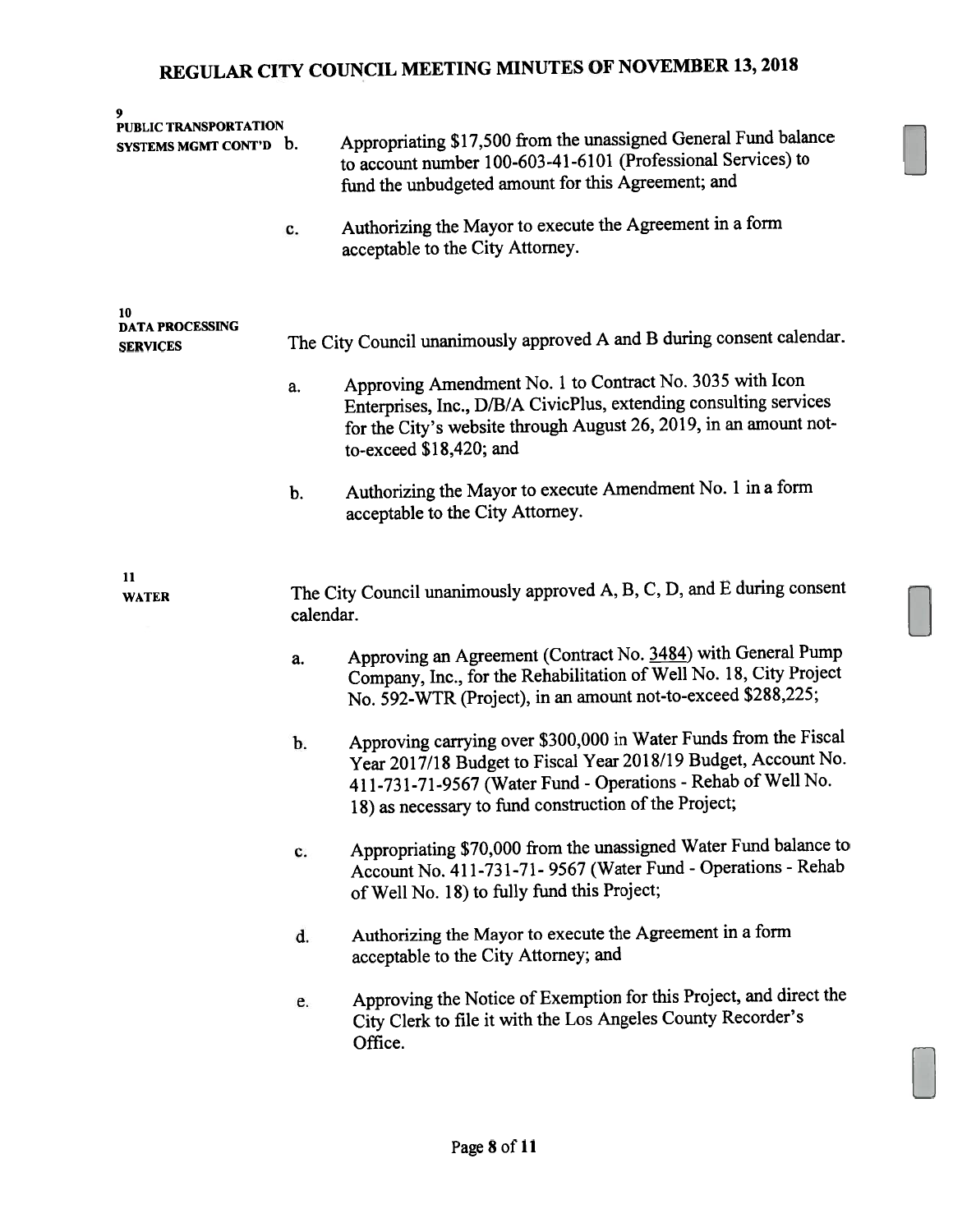| ۰ |  |
|---|--|

CITY FACILITIES MGMT The City Council unanimously approved A, B, and <sup>C</sup> during consent calendar. a. Appropriating \$40,000 from Proposition <sup>A</sup> Maintenance and Servicing Grant Funds to Account No. 100-471-61-9100 (General Fund - Leased Facilities -Facility Improvements) to fund construction of the Hollydale Resource Center Electrical Upgrades Project (Project); and b. Appropriating \$5,000 from the unassigned fund balance of the Building and Infrastructure Maintenance Fund to Account No. 524-471-61-7999 (BIM - Leased Facilities - Transfers Out) to provide additional funding for the construction of the Project; and c. Approving the transfer of \$5,000 from the Building and Infrastructure Maintenance Fund, Account No. 524-471-61-7999 (BIM -Leased Facilities -Transfers Out) to the project account in the General Fund, Account No. 100-471-61-9100 (General Fund - Leased Facilities - Facility Improvements). 13 SURPLUS PERSONAL PROPERTY MGMT The City Council unanimously approved A and B by motion of Mayor Bemal and seconded by Council Member Rios. a. Declaring the items on the attached lists as surplus property; and b. Authorizing U.S. Auction Services to sell these surplus items at auction. 14 MINUTES The City Council unanimously approved the Special and Regular Meeting minutes of October 9, <sup>2018</sup> during consent calendar. 15 **COMMUNITY** PROMOTION The City Council considered: a. Directing staff to solicit nominations, select the honorees and provide an appropriate recognition ceremony for the Azalea Queen and Grand Marshal as part of the annual Azalea Festival; b. Directing staff to work with past honorees and local volunteer organizations to update the Azalea Queen and Grand Marshal recognition program to meet current community interests as

approved by the Parks & Recreation Commission; and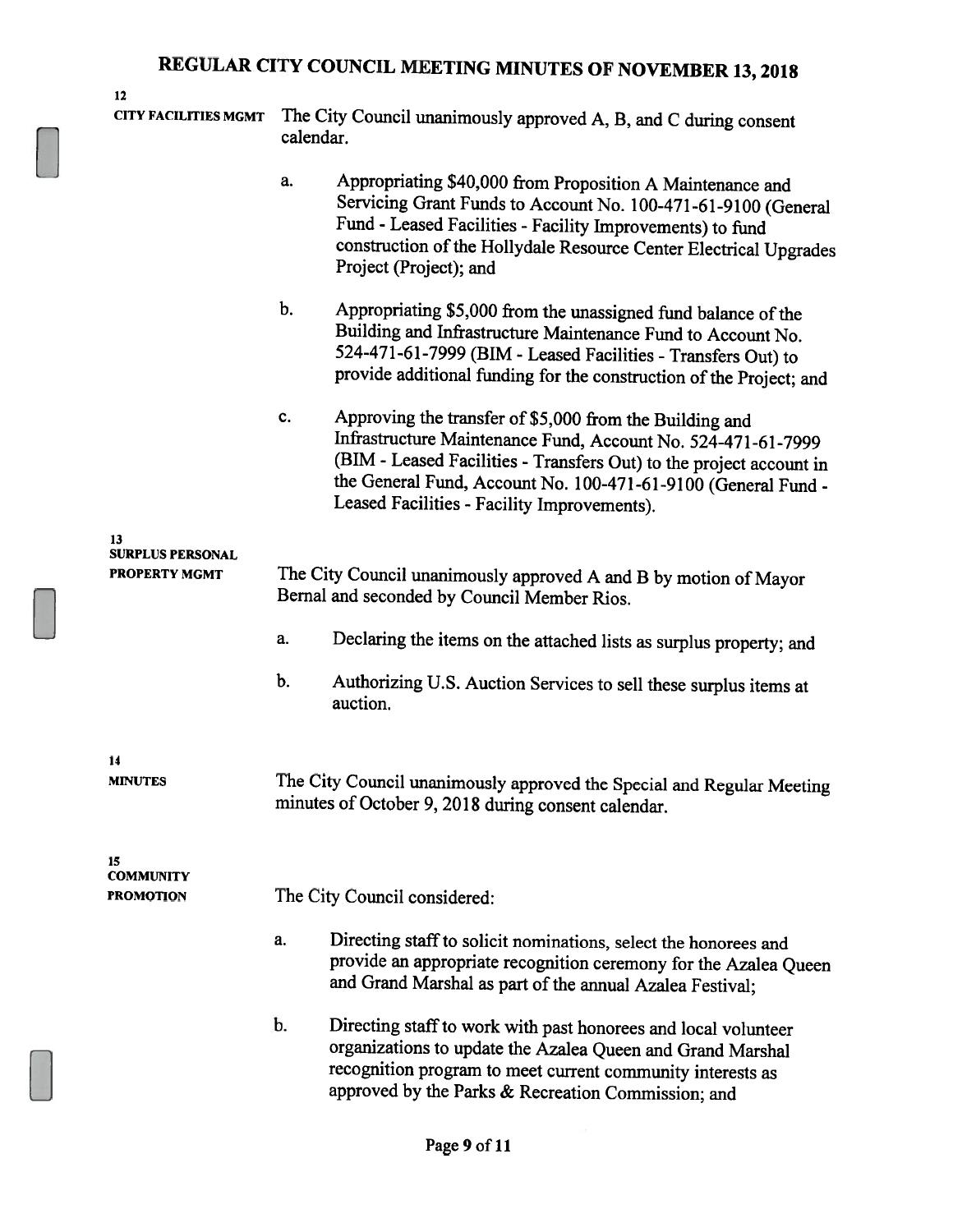| 15<br><b>COMMUNITY</b><br>PROMOTION CONT'D          | c.                                                                                                                | Authorizing staff to cancel the Azalea Queen and Grand Marshal<br>recognition program when a minimum of six nominations are not<br>received by the published nomination deadline.<br>The City Council will form an Adhoc Subcommittee that will include             |  |  |
|-----------------------------------------------------|-------------------------------------------------------------------------------------------------------------------|---------------------------------------------------------------------------------------------------------------------------------------------------------------------------------------------------------------------------------------------------------------------|--|--|
|                                                     |                                                                                                                   | Mayor Bernal and Council Member Davila. They will meet with staff and<br>report back to City Council with recommendations.                                                                                                                                          |  |  |
| 16<br><b>PARKS</b>                                  |                                                                                                                   | The City Council unanimously approved A, B, C, D, and E by motion of<br>Mayor Bernal and seconded by Council Member Davila.                                                                                                                                         |  |  |
|                                                     | a.                                                                                                                | Approving an Agreement (Contract No. 3485) with David Volz<br>Design for design and construction documents for the Circle Park<br>Renovation Project (Project) in the amount of \$321,231;                                                                          |  |  |
|                                                     | b.                                                                                                                | Appropriating \$375,000 from the unassigned fund balance of the<br>General Fund to Account Number 311-790-61-9217 (Capital<br>Improvement Project);                                                                                                                 |  |  |
|                                                     | c.                                                                                                                | Authorizing the Mayor to execute the Agreement in a form<br>acceptable to the City Attorney;                                                                                                                                                                        |  |  |
|                                                     | d.                                                                                                                | Authorizing the Director of Parks & Recreation to approve related<br>services, change orders, required surveys and studies, contingency<br>and reproduction expenses with the remainder of the budgeted<br>amount of \$53,769 for this Project; and                 |  |  |
|                                                     | e.                                                                                                                | Authorizing the Director of Parks & Recreation to execute any<br>additional documents as may be required to properly implement<br>and manage this Project.                                                                                                          |  |  |
| 17<br><b>COMMUNICATIONS</b><br><b>MEDIA/SYSTEMS</b> | The City Council unanimously approved A and B by motion of Mayor<br>Bernal and seconded by Council Member Davila. |                                                                                                                                                                                                                                                                     |  |  |
|                                                     | a.                                                                                                                | Approving Lease Financing Agreement (Contract No. 3486) with<br>Bearcomm Inc., for the purchase of 75 Motorola APX 8000 All<br>Band Portable Model, dual-band radios for the South Gate Police<br>Department in the amount of \$459,834, for a three year term; and |  |  |
|                                                     | b.                                                                                                                | Authorizing the Mayor to execute the Lease Financing Agreement<br>in a form acceptable to the City Attorney.                                                                                                                                                        |  |  |